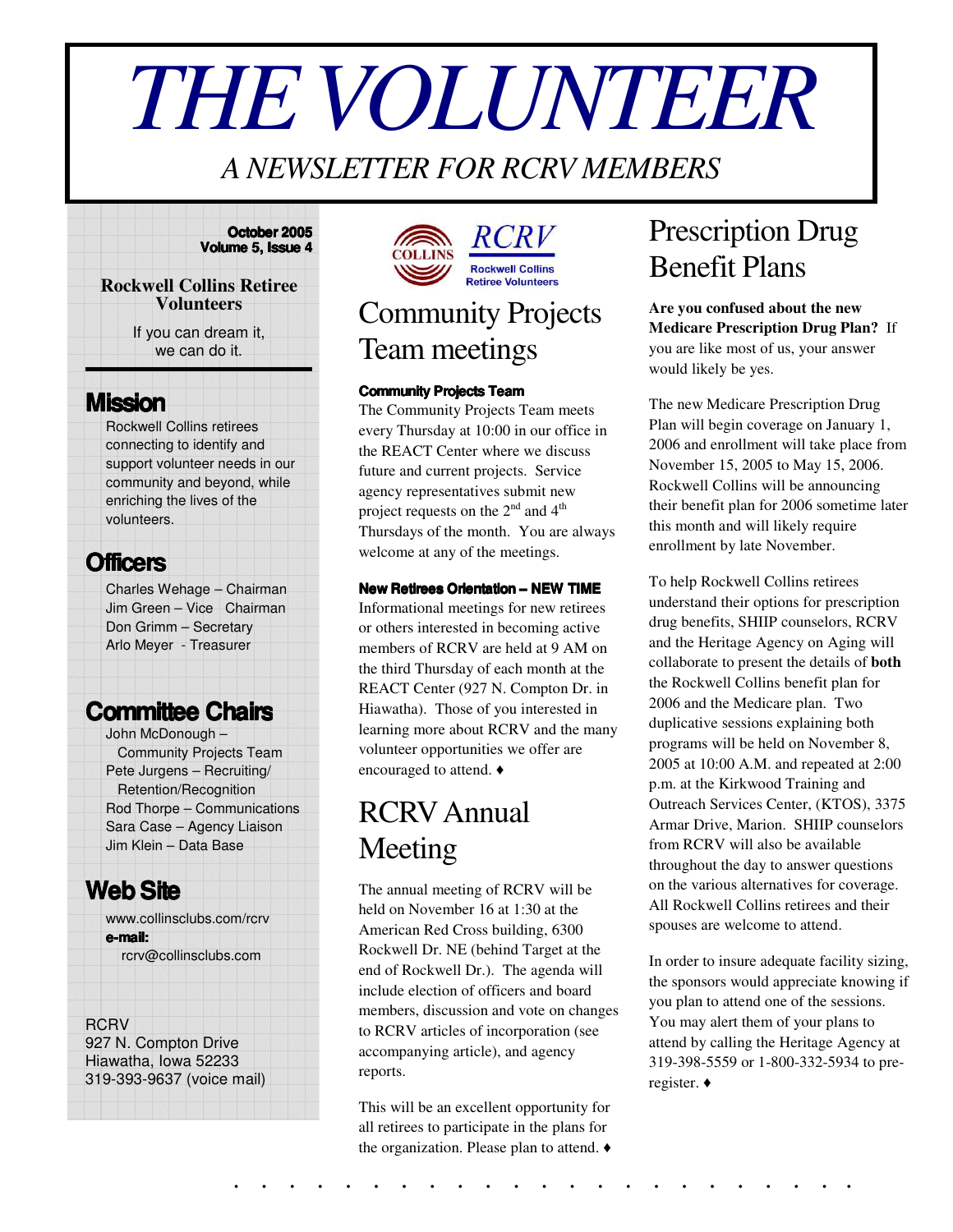### Community Leader Honored at Heart Of Iowa

Pat Marshall's commitment to community service throughout her life was an inspiration to all who knew her. That commitment was honored on September 6 when a mural was dedicated to her memory at ASAC's Heart of Iowa Mother and Child Recovery Center in Cedar Rapids.

The mural, entitled "A Nurturing Time", was painted by the Creative Artists group, of which Marshall was a member. A short presentation ceremony took place, followed by a reception for members of RCRV, members of the Creative Artists group, and Heart of Iowa staff, board members, and clients. Marshall was a founding member of RCRV and a 22 year member of Creative Artists.



#### Members of the Creative Artists group are shown with their mural "Nurturing Time"

In addition to her involvement with these two groups, Marshall had a 39 year career with Rockwell Collins. She spent 19 years as the president of IBEW Local 1362 and 20 years as vice president of the Iowa Federation of Labor AFL-CIO. Marshall was also involved in politics, spending 20 years as a member of the Democratic National Committee. Never tiring, she was active in many community organizations, including board memberships on United Way, Family Service Agency, and the local AARP.  $\triangleleft$ 

### Linn-Mar Robotics Team Crossbow

Members of the Linn-Mar Robotics team recently presented to Grant Wood Area Education Agency a set of 16 crossbows which they built for students with disabilities. The crossbows were designed by Les Haerther of RCRV and Sally Leme of Grant Wood AEA and developed with the assistance of Ann Griffin, Adaptive PE Consultant at Grant Wood AEA and other RCRV members.



Linn-Mar Robotics team and their instructor presenting their crossbows to Ann Griffin of Grant Wood AEA

The design allows the students to use a regular bow attached to a wooden holder which can be triggered either manually or with the use of an electromechanical switch in the case of students with extremely limited manual dexterity.

The crossbows are another example of the many devices designed by RCRV to enable students with disabilities to participate in regular physical education activities. They will be available for check out by all of the schools in the seven county service area of the Grant Wood AEA.  $\triangleleft$ 

# Judges Needed

Volunteers are needed to act as judges for two upcoming competitions. The Lego League teams will be competing at Taft Middle School on Saturday December 17and judges are needed for two different shifts. The first shift is from 7:30 a.m. to noon and the second from 1 p.m. to 6 p.m.

The Future Cities Competition will be held on January 28 from 8 a.m. to 12:30 p.m. at Prairie High School. Judges are needed to evaluate the futuristic city plans of the competing teams.

If you would like to volunteer as a judge for either or both of these competitions please contact Jenny Becker at 295-8122 or jlbecker@rockwellcollins.com. ♦

# Habitat For Humanity

The vision of the Cedar Valley Habitat for Humanity is to work in partnership with God and people everywhere, from all walks of life, to develop communities with people in need by building and renovating houses so that there are decent houses in decent communities in which people can live and grow into all that God intended.

Cedar Valley Habitat for Humanity is a volunteer-driven organization. Though the vast majority has no construction experience or building skills, volunteers are involved in most phases of construction with tutoring by experienced associates. Several RCRV members have been involved as volunteers and more are needed. If you would like volunteer for this important community service and learn some new skills contact Habitat at  $366 - 4485.$ 



**RCRV** members building a Habitat home in **SE** Cedar **Rapids**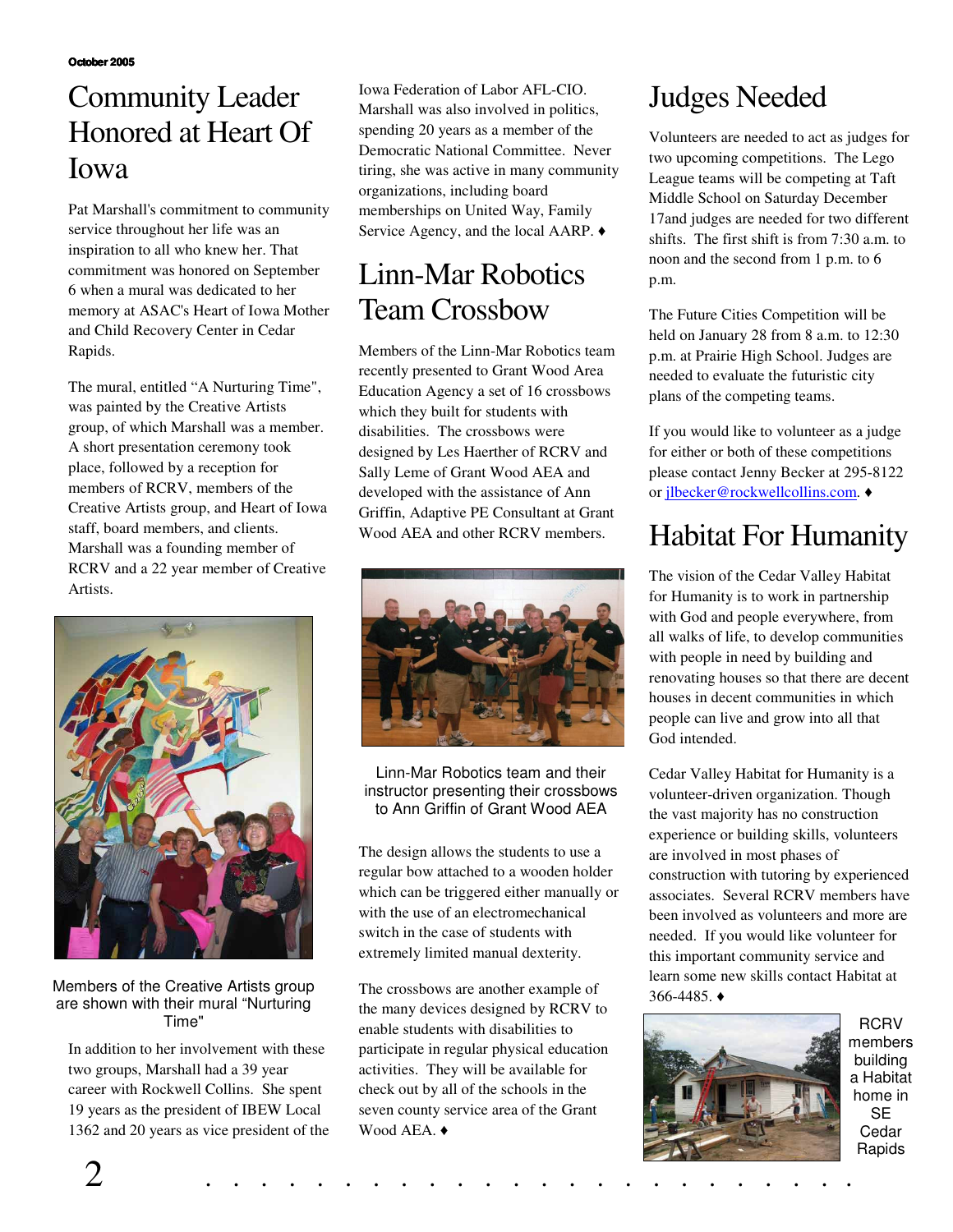### Vote on RCRV changes in November

Did you know that RCRV is a nonprofit corporation? If you did, you may also know that Iowa recently changed its nonprofit corporation law, Chapter 504. Because of Enron, WorldCom, and other corporate scandals, the Iowa Legislature decided to add new rules to make sure corporations can be held more accountable for how they operate. Almost all "nonprofits" are now changing their rules to comply. RCRV overhauled its Bylaws earlier this year and those are now OK. Next, we need to fix a couple contradictions that exist in the Articles of Incorporation.

RCRV Articles of Incorporation are on file with the Secretary of State of Iowa, and can only be changed by a vote of the entire RCRV membership. We plan to do that at the Annual Meeting in November. The most important change will be to change RCRV membership rules to be compatible with the new Iowa Code. Certain other organizational details will be removed from the Articles so they can be governed by the RCRV Bylaws. You can review the proposed changes at

http://www.collinsclubs.com/rcrv/ articlesupdate.htm .

All RCRV corporate filings are open to the public at

http://www.sos.state.ia.us/corp/ ,

searching for *Rockwell Collins Retiree Volunteers.* To see the current RCRV Bylaws, visit

http://www.collinsclubs.com/rcrv/ rcrvbylw.PDF .

Your vote is important. Make plans now to attend the RCRV General Meeting on November 16 at 1:30 at the American Red Cross building, 6300 Rockwell Dr. NE (behind Target at the end of Rockwell Dr.) to vote on these important changes.

### Science Station

RCRV has instituted a long term support relationship with the Cedar Rapids Science Station. The purpose of the program will be to provide ongoing assistance in the repair and maintenance of existing exhibits and to assist in the creation of new exhibits. General facility maintenance such as painting will also be provided. To date RCRV volunteers have repaired or redesigned ten hands-on science station exhibits, painted the exhibit shop and meeting room and acted as consultants for the exhibit tracking and maintenance system.



RCRV members Judy Wirth, Faye Spading and Kay Nelson are shown painting the exhibit storage space at the Science Station

Lee Ann Grimley, Manager of Museum Store, Volunteers and Special Events reports that "The Science Station is now operating at its highest rate of exhibit efficiency since the opening of the IMAX theater. Everyone from RCRV has been friendly, helpful and energetic and the Science Station is looking forward to many exciting projects that will include RCRV as a partner".

Keith Sutherland is leading the RCRV effort and many other members have been assisting. More volunteer help is needed and if you wish to get involved in this important project call the RCRV office at 393-9637 or contact Keith at keith.sutherland@mchsi.com. ♦

## Festival of Trees

RCRV has assumed the responsibility for the Site Management of the Festival of Trees. The Festival of Trees is an annual activity of the Saint Luke's Auxiliary for the benefit of babies and young children. The Festival is established at the US Cellular Center and in mid-November celebrates the Christmas season with many decorated Christmas trees and materials that are sold to produce revenues for the charitable purposes.

The Site Management task sets up the facility including decorated trees, walls and lighting. Many tasks are performed prior to the main set-up. The main set-up will be done on Tuesday and Wednesday, November 15, and 16, 2005. A tear-down will start Sunday evening, November 20 and be completed on Monday, November 21.

The RCRV action is a large task and help is requested from any and all Rockwell Collins retirees. Just show up at the US Cellular Center on Tuesday morning at 8:00 AM and your work will be greatly appreciated.



Judy Wirth and Kay Nelson assembling stands for 4-foot trees that will be decorated by students in the Cedar Rapids area.